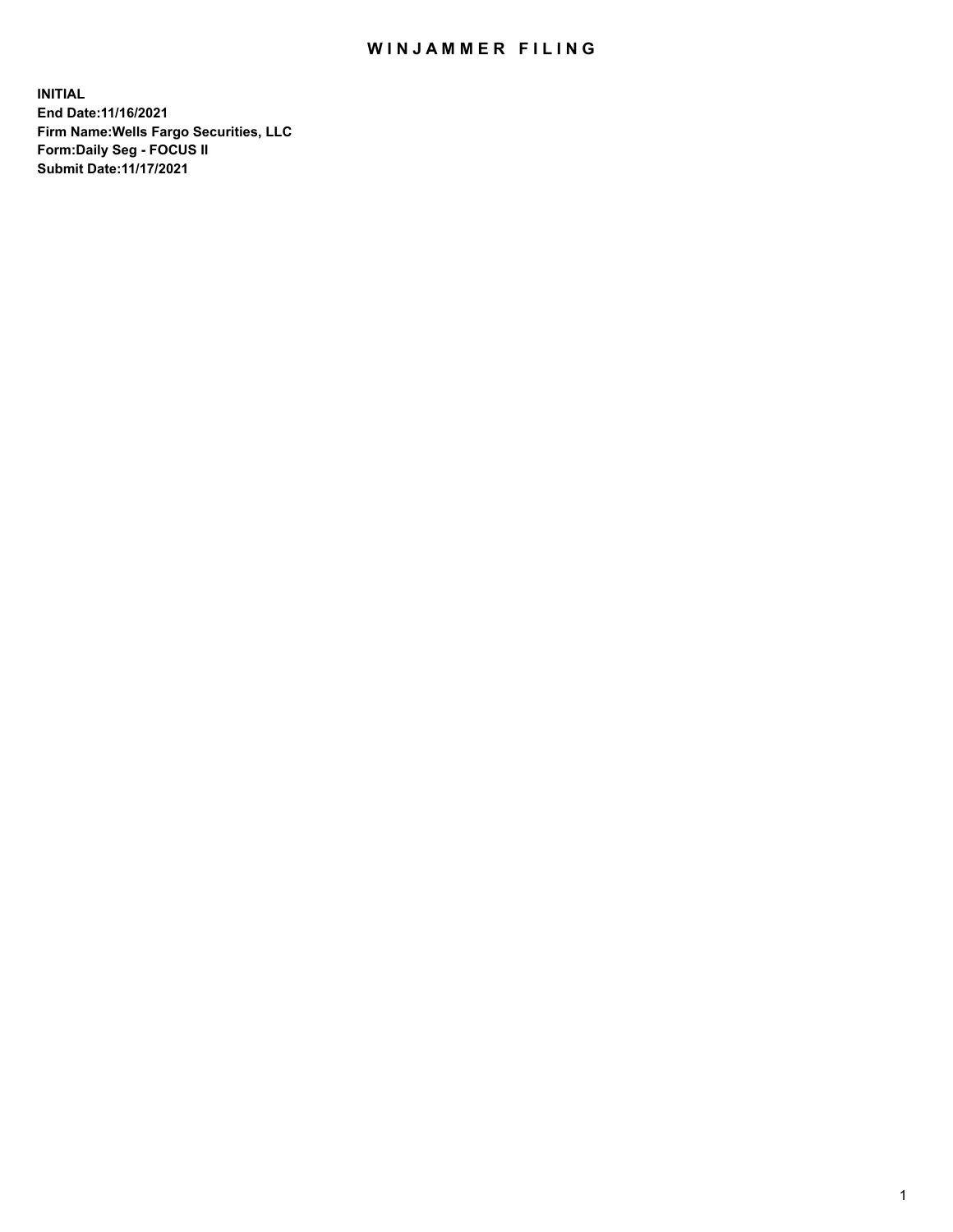**INITIAL End Date:11/16/2021 Firm Name:Wells Fargo Securities, LLC Form:Daily Seg - FOCUS II Submit Date:11/17/2021 Daily Segregation - Cover Page**

| Name of Company                                                                                                                                                                                                                                                                                                                | <b>Wells Fargo Securities LLC</b>                           |
|--------------------------------------------------------------------------------------------------------------------------------------------------------------------------------------------------------------------------------------------------------------------------------------------------------------------------------|-------------------------------------------------------------|
| <b>Contact Name</b>                                                                                                                                                                                                                                                                                                            | <b>James Gnall</b>                                          |
| <b>Contact Phone Number</b>                                                                                                                                                                                                                                                                                                    | 917-699-6822                                                |
| <b>Contact Email Address</b>                                                                                                                                                                                                                                                                                                   | james.w.gnall@wellsfargo.com                                |
| FCM's Customer Segregated Funds Residual Interest Target (choose one):<br>a. Minimum dollar amount: ; or<br>b. Minimum percentage of customer segregated funds required:% ; or<br>c. Dollar amount range between: and; or<br>d. Percentage range of customer segregated funds required between: % and %.                       | 125,000,000<br><u>0</u><br>0 <sub>0</sub><br>0 <sub>0</sub> |
| FCM's Customer Secured Amount Funds Residual Interest Target (choose one):<br>a. Minimum dollar amount: ; or<br>b. Minimum percentage of customer secured funds required:%; or<br>c. Dollar amount range between: and; or<br>d. Percentage range of customer secured funds required between: % and %.                          | 35,000,000<br><u>0</u><br>00<br>0 <sub>0</sub>              |
| FCM's Cleared Swaps Customer Collateral Residual Interest Target (choose one):<br>a. Minimum dollar amount: ; or<br>b. Minimum percentage of cleared swaps customer collateral required:% ; or<br>c. Dollar amount range between: and; or<br>d. Percentage range of cleared swaps customer collateral required between:% and%. | 360,000,000<br><u>0</u><br>00<br>00                         |

Attach supporting documents CH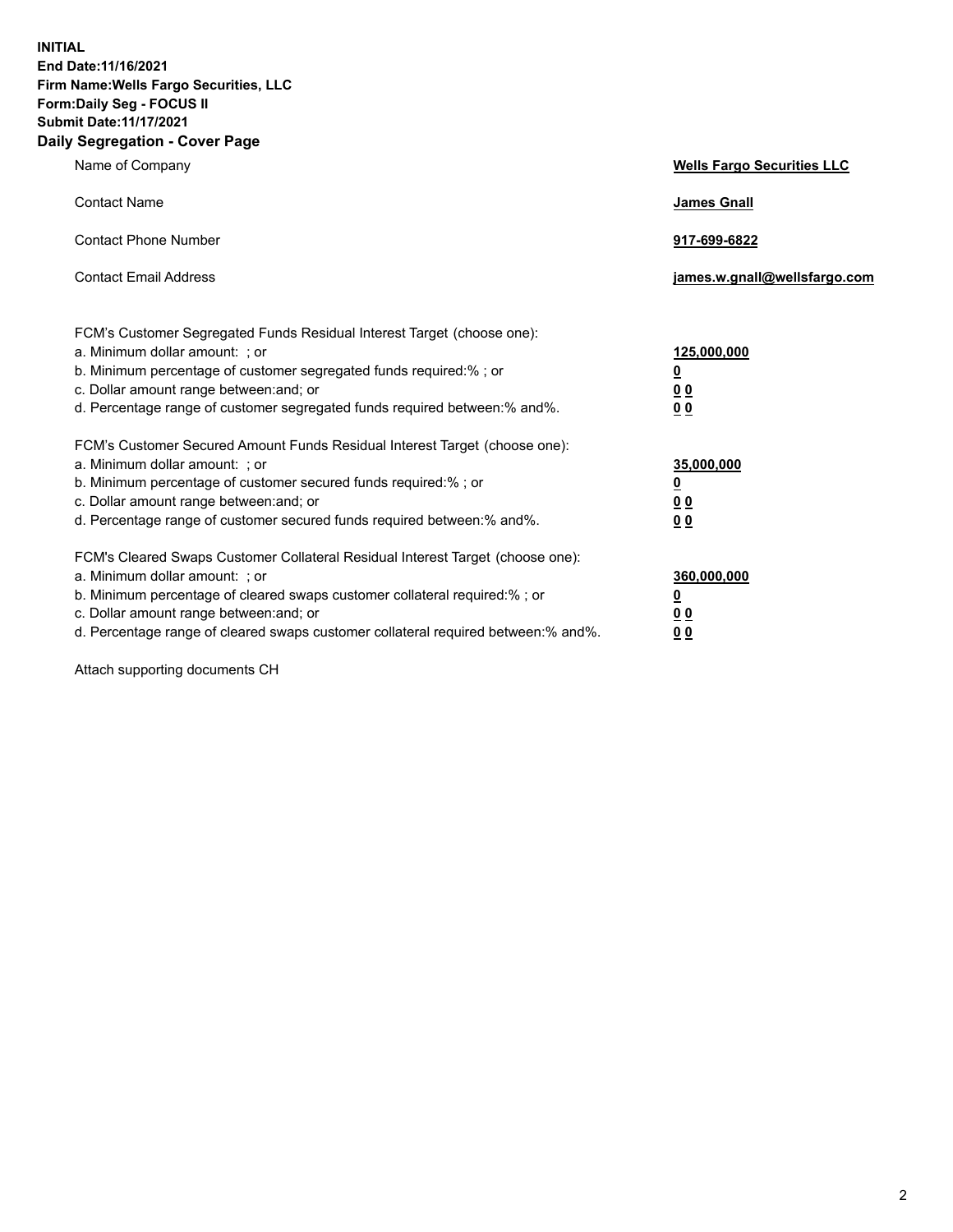**INITIAL End Date:11/16/2021 Firm Name:Wells Fargo Securities, LLC Form:Daily Seg - FOCUS II Submit Date:11/17/2021**

## **Daily Segregation - Secured Amounts**

|     | Foreign Futures and Foreign Options Secured Amounts                                         |                                                    |
|-----|---------------------------------------------------------------------------------------------|----------------------------------------------------|
|     | Amount required to be set aside pursuant to law, rule or regulation of a foreign            | $0$ [7305]                                         |
|     | government or a rule of a self-regulatory organization authorized thereunder                |                                                    |
| 1.  | Net ledger balance - Foreign Futures and Foreign Option Trading - All Customers             |                                                    |
|     | A. Cash                                                                                     | 147,930,201 [7315]                                 |
|     | B. Securities (at market)                                                                   | 189,652,175 [7317]                                 |
| 2.  | Net unrealized profit (loss) in open futures contracts traded on a foreign board of trade   | 199,644,090 [7325]                                 |
| 3.  | Exchange traded options                                                                     |                                                    |
|     | a. Market value of open option contracts purchased on a foreign board of trade              | $0$ [7335]                                         |
|     | b. Market value of open contracts granted (sold) on a foreign board of trade                | $0$ [7337]                                         |
| 4.  | Net equity (deficit) (add lines 1. 2. and 3.)                                               | 537,226,466 [7345]                                 |
| 5.  | Account liquidating to a deficit and account with a debit balances - gross amount           | 1,077,844 [7351]                                   |
|     | Less: amount offset by customer owned securities                                            | <mark>-1,076,398</mark> [7352] <u>1,446</u> [7354] |
| 6.  | Amount required to be set aside as the secured amount - Net Liquidating Equity              | 537,227,912 [7355]                                 |
|     | Method (add lines 4 and 5)                                                                  |                                                    |
| 7.  |                                                                                             |                                                    |
|     | Greater of amount required to be set aside pursuant to foreign jurisdiction (above) or line | 537,227,912 [7360]                                 |
|     | 6.                                                                                          |                                                    |
| 1.  | FUNDS DEPOSITED IN SEPARATE REGULATION 30.7 ACCOUNTS                                        |                                                    |
|     | Cash in banks                                                                               |                                                    |
|     | A. Banks located in the United States                                                       | 93,146,771 [7500]                                  |
|     | B. Other banks qualified under Regulation 30.7                                              | 141,117,520 [7520] 234,264,291                     |
|     |                                                                                             | [7530]                                             |
| 2.  | Securities                                                                                  |                                                    |
|     | A. In safekeeping with banks located in the United States                                   | 122,232,520 [7540]                                 |
|     | B. In safekeeping with other banks qualified under Regulation 30.7                          | 0 [7560] 122,232,520 [7570]                        |
| 3.  | Equities with registered futures commission merchants                                       |                                                    |
|     | A. Cash                                                                                     | <u>-31,884,436</u> [7580]                          |
|     | <b>B.</b> Securities                                                                        | 87,429,580 [7590]                                  |
|     | C. Unrealized gain (loss) on open futures contracts                                         | 69,174,588 [7600]                                  |
|     | D. Value of long option contracts                                                           | $0$ [7610]                                         |
|     | E. Value of short option contracts                                                          | 0 [7615] 124,719,732 [7620]                        |
| 4.  | Amounts held by clearing organizations of foreign boards of trade                           |                                                    |
|     | A. Cash                                                                                     | $0$ [7640]                                         |
|     | <b>B.</b> Securities                                                                        | $0$ [7650]                                         |
|     | C. Amount due to (from) clearing organization - daily variation                             | $0$ [7660]                                         |
|     | D. Value of long option contracts                                                           | $0$ [7670]                                         |
|     | E. Value of short option contracts                                                          | 0 [7675] 0 [7680]                                  |
| 5.  | Amounts held by members of foreign boards of trade                                          |                                                    |
|     | A. Cash                                                                                     | -76,657,845 [7700]                                 |
|     | <b>B.</b> Securities                                                                        | 215,090,188 [7710]                                 |
|     | C. Unrealized gain (loss) on open futures contracts                                         | 83,746,692 [7720]                                  |
|     | D. Value of long option contracts                                                           | $0$ [7730]                                         |
|     | E. Value of short option contracts                                                          | 0 [7735] 222,179,035 [7740]                        |
| 6.  | Amounts with other depositories designated by a foreign board of trade                      | $0$ [7760]                                         |
| 7.  | Segregated funds on hand                                                                    | $0$ [7765]                                         |
| 8.  | Total funds in separate section 30.7 accounts                                               | 703,395,578 [7770]                                 |
| 9.  | Excess (deficiency) Set Aside for Secured Amount (subtract line 7 Secured Statement         | 166,167,666 [7380]                                 |
|     | Page 1 from Line 8)                                                                         |                                                    |
| 10. | Management Target Amount for Excess funds in separate section 30.7 accounts                 | 35,000,000 [7780]                                  |
|     |                                                                                             |                                                    |

11. Excess (deficiency) funds in separate 30.7 accounts over (under) Management Target **131,167,666** [7785]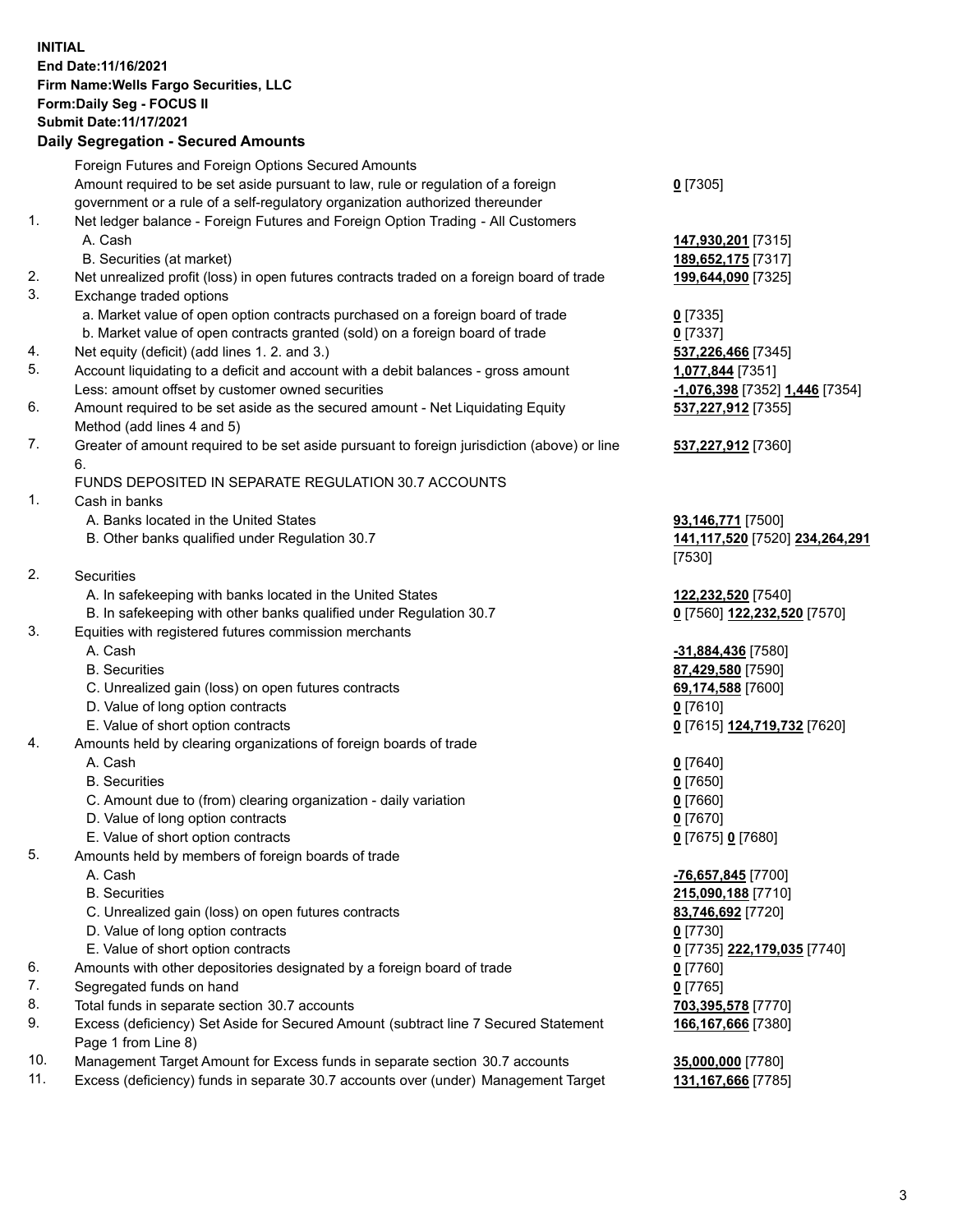**INITIAL End Date:11/16/2021 Firm Name:Wells Fargo Securities, LLC Form:Daily Seg - FOCUS II Submit Date:11/17/2021 Daily Segregation - Segregation Statement** SEGREGATION REQUIREMENTS(Section 4d(2) of the CEAct) 1. Net ledger balance A. Cash **3,610,020,554** [7010] B. Securities (at market) **1,831,638,035** [7020] 2. Net unrealized profit (loss) in open futures contracts traded on a contract market **-213,227,764** [7030] 3. Exchange traded options A. Add market value of open option contracts purchased on a contract market **1,910,507,477** [7032] B. Deduct market value of open option contracts granted (sold) on a contract market **-1,922,978,037** [7033] 4. Net equity (deficit) (add lines 1, 2 and 3) **5,215,960,265** [7040] 5. Accounts liquidating to a deficit and accounts with debit balances - gross amount **30,433,092** [7045] Less: amount offset by customer securities **-30,364,828** [7047] **68,264** [7050] 6. Amount required to be segregated (add lines 4 and 5) **5,216,028,529** [7060] FUNDS IN SEGREGATED ACCOUNTS 7. Deposited in segregated funds bank accounts A. Cash **297,128,814** [7070] B. Securities representing investments of customers' funds (at market) **195,065,066** [7080] C. Securities held for particular customers or option customers in lieu of cash (at market) **202,350,429** [7090] 8. Margins on deposit with derivatives clearing organizations of contract markets A. Cash **2,632,392,741** [7100] B. Securities representing investments of customers' funds (at market) **769,436,316** [7110] C. Securities held for particular customers or option customers in lieu of cash (at market) **1,629,287,606** [7120] 9. Net settlement from (to) derivatives clearing organizations of contract markets **-17,084,936** [7130] 10. Exchange traded options A. Value of open long option contracts **1,910,507,477** [7132] B. Value of open short option contracts **-1,922,978,037** [7133]

- 11. Net equities with other FCMs
	- A. Net liquidating equity **0** [7140]
	- B. Securities representing investments of customers' funds (at market) **0** [7160]

C. Securities held for particular customers or option customers in lieu of cash (at market)

- 12. Segregated funds on hand **0** [7150]
- 13. Total amount in segregation (add lines 7 through 12) **5,696,105,476** [7180]
- 14. Excess (deficiency) funds in segregation (subtract line 6 from line 13) **480,076,947** [7190]
- 15. Management Target Amount for Excess funds in segregation **125,000,000** [7194]
- 16. Excess (deficiency) funds in segregation over (under) Management Target Amount Excess

**0** [7170]

**355,076,947** [7198]